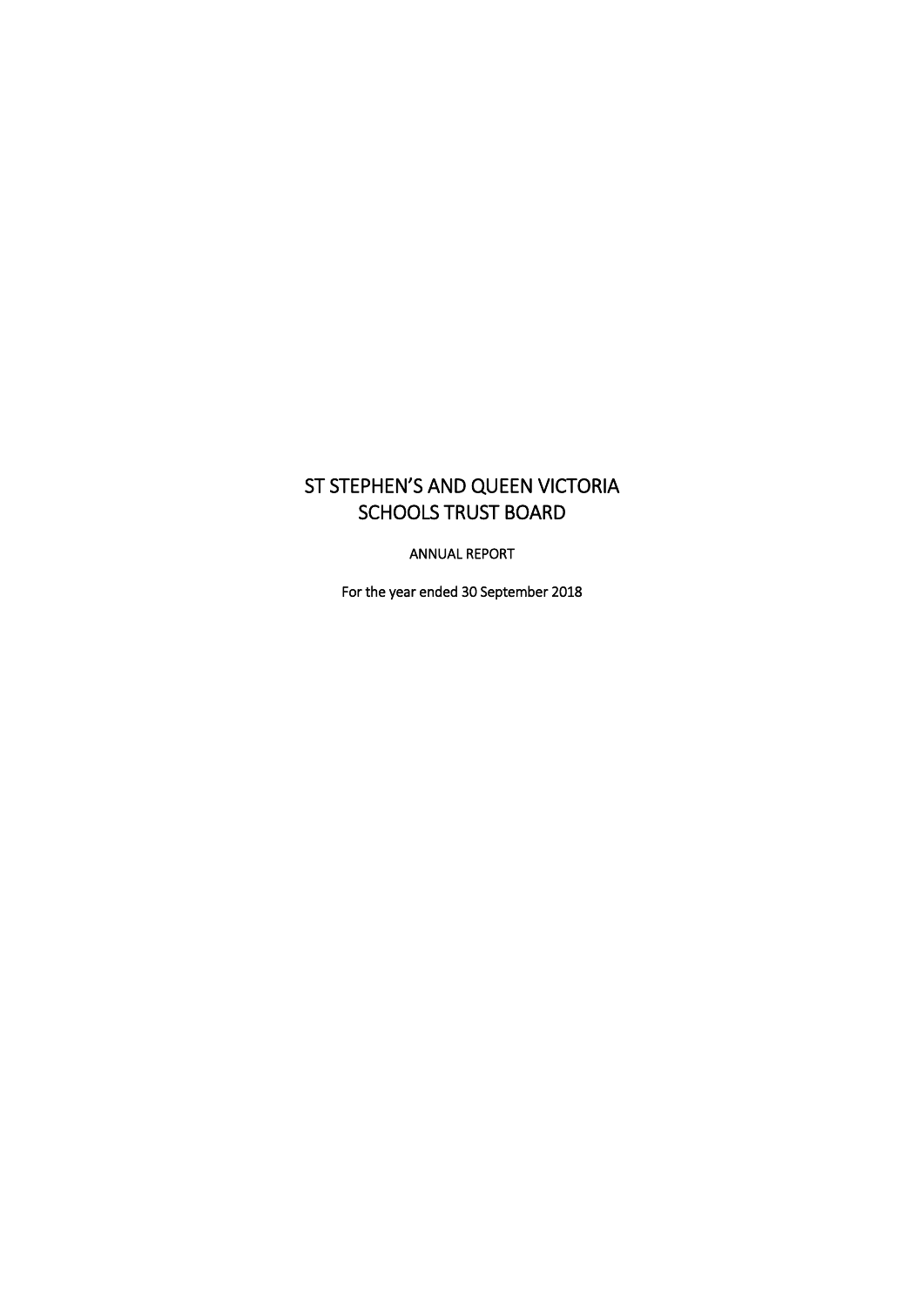### THE ST STEPHEN'S AND QUEEN VICTORIA SCHOOLS TRUST BOARD

# ANNUAL REPORT FOR THE FINANCIAL YEAR ENDED 30 SEPTEMBER 2018

#### *Trust Purpose*

*"The advancement and propagation of education for children in New Zealand, principally for girls and boys of New Zealand Maori descent but including peoples of all races and denominations, principally through the provision and management of schools and the provision and continuing development of an integrated curriculum which features foundation teaching, learning skills and excellence and blends elements of Maori concepts and Christian values with the New Zealand education curriculum"*

#### SUMMARY

Trustees are pleased to present this report on the activities and financial performance of the St Stephen's and Queen Victoria Schools Trust Board for the year ended 30 September 2018.

During 2018 Trustees continued to explore ways in which it can best achieve its stated strategic purpose, being:

- continuing to build and manage a sustainable endowment fund to ensure the strategies of the Trust can be achieved,
- to continue to offer scholarships, and
- to establish a school

Trustees continued to manage the Trust's assets in a conservative manner to grow the Trust's endowment while it also continued to investigate the best long term use of the Trust's Bombay and Parnell sites as it finalises its long term strategic planning.

The Trust also continued to offer its scholarship programme, awarding \$252,000 of scholarships to fifty-four recipients and looks forward to continuing to offer these scholarships for the benefit rangatahi, and their whanau, throughout Aotearoa.

After considering a number of proposals for the utilisation of its Bombay and Parnell sites, the Trust is investigating how best the Trust can participate in sustainable education initiatives or provide a substitute to best meet the needs of rangatahi in the modern world.

## FINANCIAL PERFORMANCE

As Trustees have previously reported, Trust has transformed itself over the decade from a position of incurring significant annual operating deficits and owing significant amounts to third parties, to generating positive returns that allow the Trust to achieve its purpose.

As a consequence of the investment strategy has been implemented progressively over more recent years, the Trust's capital has grown from \$39 million in 2010 to \$79 million as at 30 September 2018. Additionally the Trust has strong cash flow and has no debt.

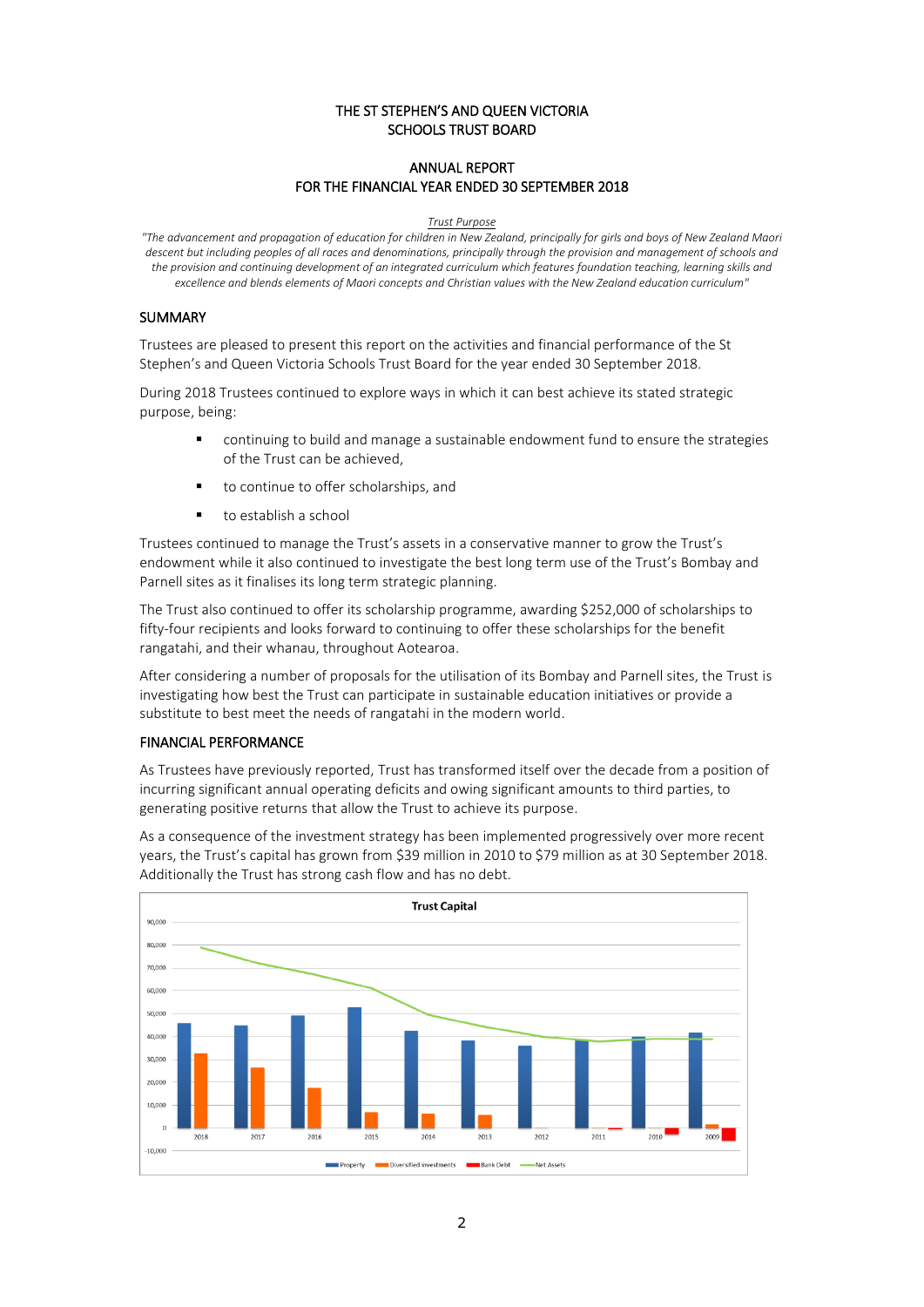The financial performance of the Trust for the five years ended 30 September 2018 can therefore be summarised as follows:

|                                                   | 2018<br>\$'000 | 2017<br>\$'000 | 2016<br>\$'000 | 2015<br>\$'000 | 2014<br>\$'000 |
|---------------------------------------------------|----------------|----------------|----------------|----------------|----------------|
| Revenue<br>Expenditure                            | 1,985<br>663   | 1,850<br>644   | 1,671<br>890   | 1,793<br>656   | 1,567<br>827   |
| Operating surplus                                 | 1,322          | 1,206          | 781            | 1,137          | 740            |
| Net revaluation and<br>realisation of investments | 5,712          | 3,818          | 5,209          | 10,567         | 4,537          |
| Deficit/Surplus                                   | 7,034          | 5,024          | 5,590          | 11.704         | 5,247          |

The strategy to establish an investment fund, using the proceeds generated from the sale of underperforming commercial property assets, has continued to generate both solid capital growth and income returns for the Trust, delivering a 9.1% total return in 2018.

Conversely the income generated from the Trust's Parnell and Bombay sites remains very low, due to the poor tenantable nature of many of the improvements, to the extent that the income being generated is not sufficient to cover the holding costs of these properties.

However, while more modest than in prior years, the capital value of these properties continued to grow in line with the general property market in Tāmaki Makaurau. During 2018 their assessed value grew by \$3.3 million or 7.8%.

The Board has retained these assets for a prolonged period as the long-term strategy of the Trust is being considered. The long-term retention of these assets will need to be considered by Trustees as part of the Trust's strategic planning considerations and within the Trust board's legal and fiduciary responsibilities.

#### FINANCIAL POSITION

As at 30 September 2018 the Trust's capital had increased to \$79 million (2017:\$ 72 million) as a result of the improved financial performance and the revaluation of the Trust's investments and property assets. The balance sheet of the Trust can be summarised as follows:

|                           | 2018<br>\$'000 | 2017<br>\$'000 | 2016<br>\$'000 | 2015<br>\$'000 | 2014<br>\$'000 |  |
|---------------------------|----------------|----------------|----------------|----------------|----------------|--|
|                           |                |                |                |                |                |  |
| Cash                      | 281            | 760            | 406            | 1,399          | 779            |  |
| Accounts receivable and   | 34             | 44             | 24             | 30             | 145            |  |
| prepayments               |                |                |                |                |                |  |
| <b>Current Assets</b>     | 315            | 804            | 430            | 1,429          | 924            |  |
| Properties (at valuation) | 45,830         | 44,870         | 49,280         | 52,921         | 42,528         |  |
| Other investments         | 32,845         | 26,492         | 17,644         | 6,983          | 6,396          |  |
|                           |                |                |                |                |                |  |
| <b>Total Assets</b>       | 78,675         | 72,166         | 67,354         | 61,333         | 49,848         |  |
|                           |                |                |                |                |                |  |
| Accounts payable          | 65             | 104            | 172            | 115            | 335            |  |
| <b>Net Assets</b>         | 78,925         | 72,062         | 67,182         | 61,218         | 49,513         |  |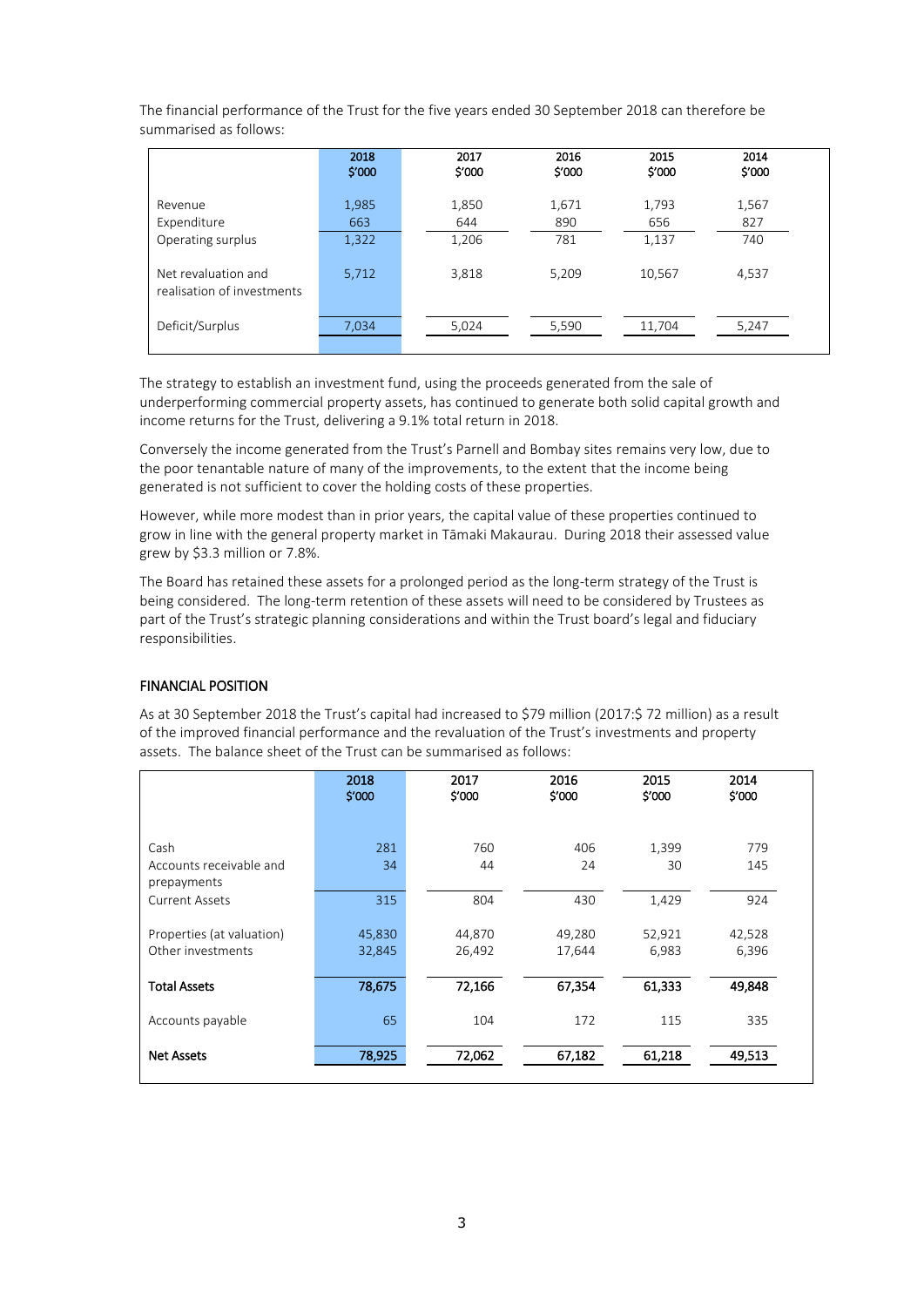As at 30 September 2018, the assets and investments of the Trust were represented as follows:



**Annointed** 

The value of the Bombay and Parnell properties continue to represent a very significant component of the Trust's total capital. Trustees remain aware that the properties produce almost no income for the Trust, and that the future of these properties will be dependent on the finalisation of the Trust's longterm strategy.

### LIAISON WITH STAKEHOLDERS

The Trust remains in close liaison with the Anglican Church of Aotearoa, New Zealand and Polynesia to which the Trust reports and by whom Trustees are appointed.

Meetings of Alumni groups are also attended by Trustees as frequently as possible, including Agnes Naera attending meetings of Te Rauhītanga o Te Mano o Tipene as a representative of the Trust.

#### **TRUSTEES**

As of 30 September 2018 the Trustees were:

|           |                          | Or reappointed |
|-----------|--------------------------|----------------|
| $\bullet$ | Bernard Te Paa (Chair)   | May 2018       |
| $\bullet$ | Keringawai Evans         | May 2014       |
| $\bullet$ | Selwyn Parata            | May 2016       |
| $\bullet$ | Pihopa Te Kitohi Pikaahu | May 2016       |
|           | Agnes Naera              | Feb 2018       |
|           | Tama Potaka              | April 2018     |
|           | Karleen Everitt          | June 2018      |

In 2018 the Trust saw the retirements of two long serving Trustees, Kahu Pou and Rev. John Fairbrother.

Kahu had served the Board for over twenty years since her first appointment in 1996. Kahu's institutional knowledge and passion for the kaupapa of the Trust will be missed by her fellow Trustees.

Rev John Fairbrother served as a Trustee since his appointment by General Synod in 2008, including as Chair from 2009 to 2014 when John led and navigated the Board through some extremely challenging times. John departed the Board with the gratitude and aroha of the Trustees and he left a Trust in good position and spirit to forge a path into the future.

The 2018 year also saw the Trust joined by three new Trustees, all whom bring to the Board their respective skills and commercial experiences. The Trust continues to have a vacancy in respect to its